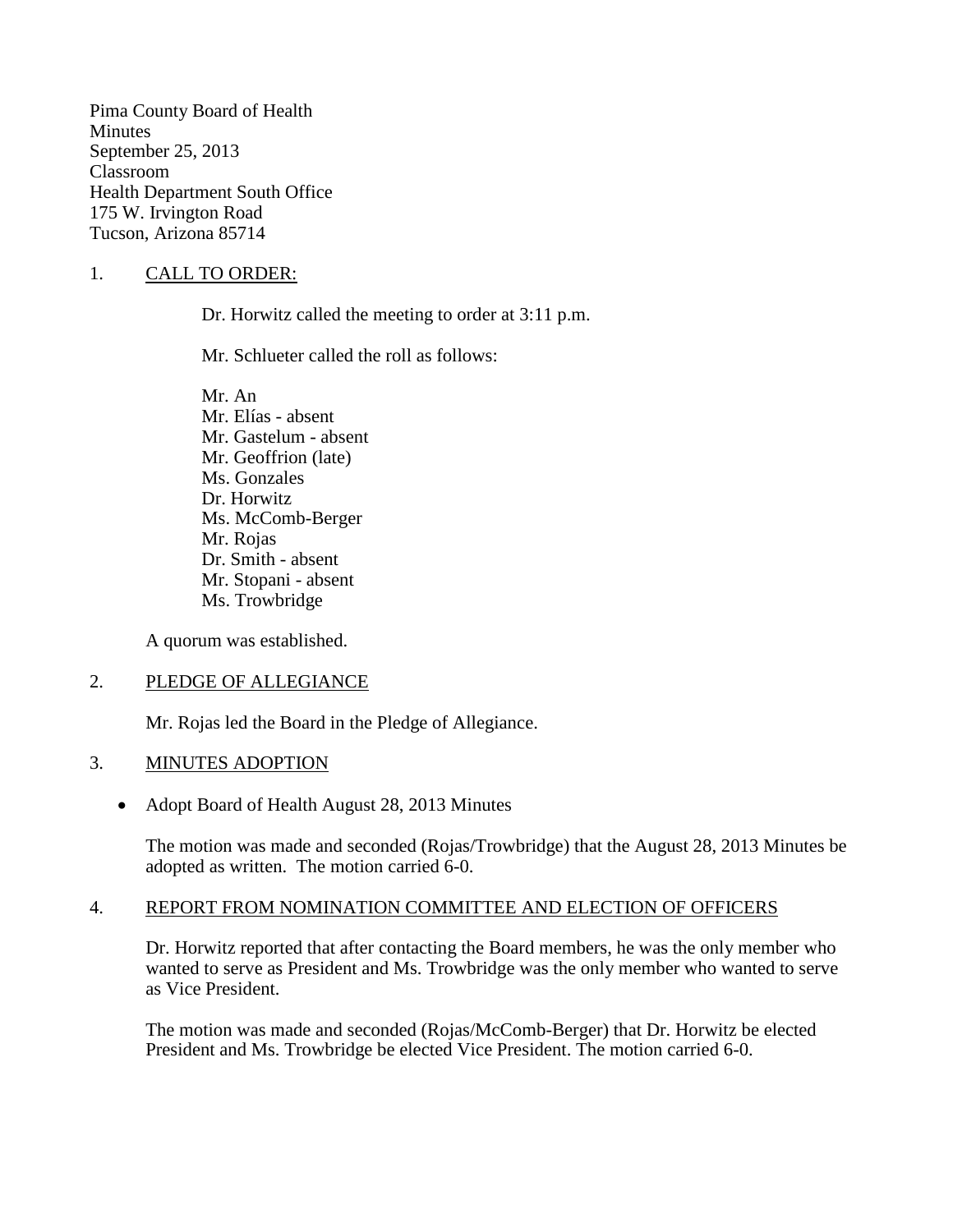# 5. PUBLIC HEALTH IMPLICATIONS OF THE AFFORDABLE CARE ACT

Health Department Director Francisco García began by saying the Affordable Care Act (ACA) is estimated to move us from an uninsured rate of approximately 25 to 30 percent down to approximately ten percent. The Health Department's job is not to be a primary care provider. The Health Department provides essential services which are established statutorily. Five main service lines provided are in the areas of tuberculosis, breast and cervical cancer detection, STD/HIV, family planning and immunizations. The Health Department in collaboration with the Pima County Public Library and Communications Office developed a webpage to provide tools to connect individuals to the resources to become insured and to inform businesses of rights and responsibilities under the ACA. The webpage is reachable from the Health Department's website. There are three choices for direction from the Department's ACA page: one for people who already have insurance; one for people who need insurance; and one for people who need insurance, but may also qualify for other government assistance. Each choice links with an appropriate federal government site. There are also tabs which include Key Dates, About the Law, Get Ready, Fact Sheets, and More Help. Going forward Health Department staff will be reaching out to County administration and departments with the goal of training County staff on how to direct people to the correct resources. There will be local agencies certified by the federal government as resources for application assistance. The list has not been released yet; however, at least three local agencies have been identified. The Health Department is working on establishing a billing system to recover fees for services. One concern with the ACA is that the federal government may begin to defund Health Department programs that will continue to be necessary.

#### 6. PHN CASE MANAGEMENT PROGRAM

Nurse Manager Deborah Weber utilized that attached PowerPoint presentation to discuss the Public Health Nursing (PHN) Home Visitation Program. The program began in the 1930s with home visits to STD clients and moms and babies. There is still a focus on maternal child health, but PHN clients can include anyone. The nurses do assessments, education and referrals. There are six PHN positions at each of the main PHN offices. Referrals to the PHN program come from a number of sources including hospitals and the Tucson Fire Department.

The Health Start Program, which is grant funded by the Arizona Department of Health Services, serves pregnant and post-partum women and their children until age two. Public Health Aides, overseen by PHNs, do the actual home visits. The program provides education support and advocacy services. Measurable program successes include a low birth rate of 6.4 percent for Pima County Health Start participants compared to a state rate of 7.1 percent; and 91 percent of Pima County Health Start children are appropriately vaccinated by age two compared to the Arizona rate of 76.4 percent.

#### 7. STI PROGRAM

Program Manager-Senior Brad McKinney went over the attached PowerPoint presentation on the County's STD/HIV Program. The program provides testing and treatment for Chlamydia, Gonorrhea and Syphilis; HIV testing and linkage to care; partners services; case surveillance; reporting; and outreach. The STD/HIV clinic has approximately 6,500 client visits, and does approximately 4,700 rapid HIV test annually. Forty-seven percent of the clients are in their